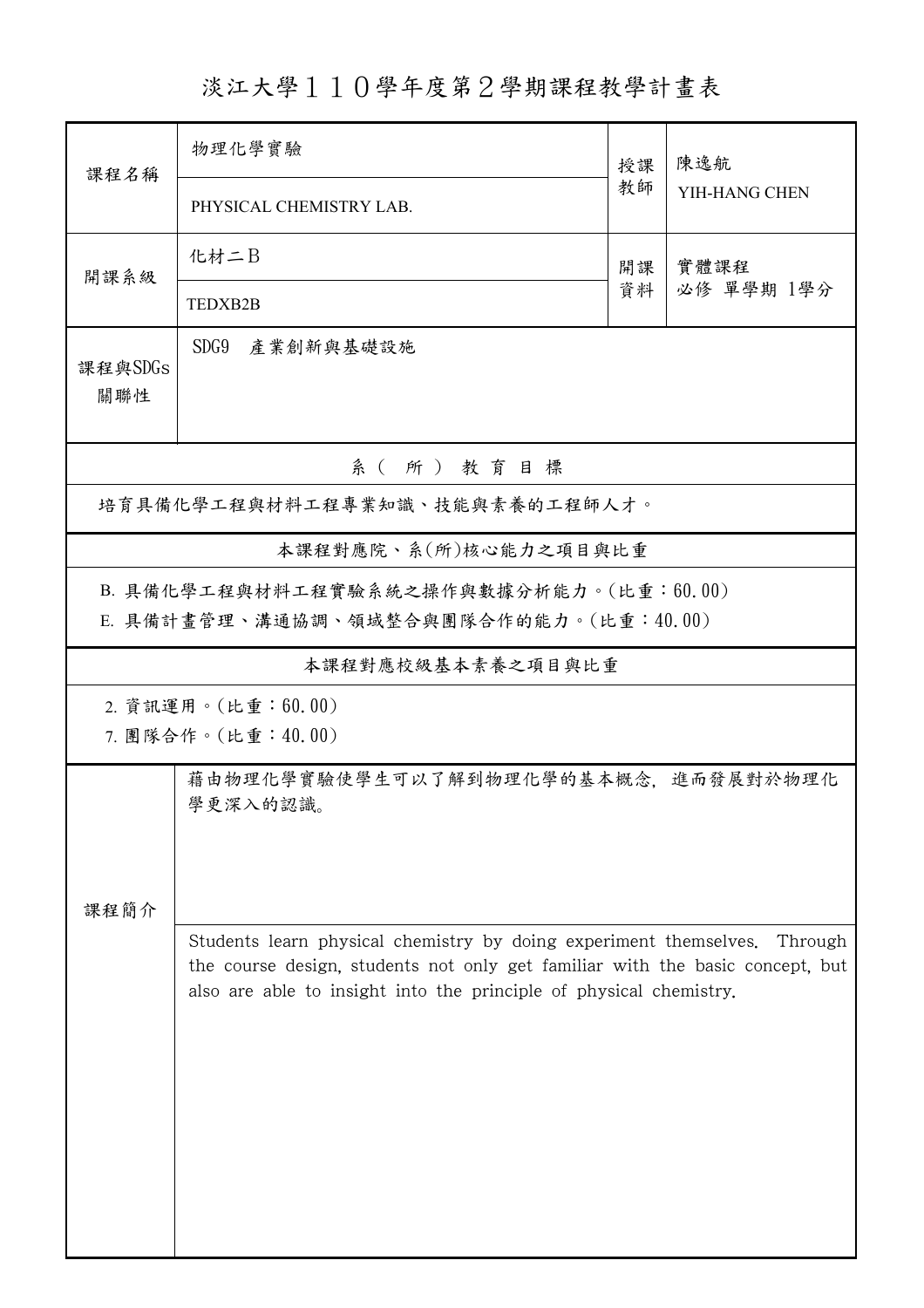## 本課程教學目標與認知、情意、技能目標之對應

將課程教學目標分別對應「認知(Cognitive)」、「情意(Affective)」與「技能(Psychomotor)」 的各目標類型。

一、認知(Cognitive):著重在該科目的事實、概念、程序、後設認知等各類知識之學習。

二、情意(Affective):著重在該科目的興趣、倫理、態度、信念、價值觀等之學習。

三、技能(Psychomotor):著重在該科目的肢體動作或技術操作之學習。

| 序              |                                   |                                                            |                |                                                                                                                                                        |                               |  |  |  |
|----------------|-----------------------------------|------------------------------------------------------------|----------------|--------------------------------------------------------------------------------------------------------------------------------------------------------|-------------------------------|--|--|--|
| 號              | 教學目標(中文)                          |                                                            |                | 教學目標(英文)                                                                                                                                               |                               |  |  |  |
| 1              | 利用基礎物理化學實驗使學生了解<br>實驗的原理。         |                                                            |                | To learn the principle of Physical Chemistry through<br>experimental operation.                                                                        |                               |  |  |  |
|                | 教導學生對於實驗的流程操作,<br>進<br>而訓練學生邏輯推導。 |                                                            |                | To train students to develop the ability of logical<br>reasoning through the process of experiment.                                                    |                               |  |  |  |
| $\overline{3}$ | 學生可以學習到化學領域常用儀器<br>的原理、操作以及其相關應用。 |                                                            |                | Students can learn the principles and operational<br>skills of some frequently used instruments in<br>chemistry as well as their related applications. |                               |  |  |  |
|                | 教學目標之目標類型、核心能力、基本素養教學方法與評量方式      |                                                            |                |                                                                                                                                                        |                               |  |  |  |
| 序號             | 目標類型                              | 院、系 $(\text{m})$<br>核心能力                                   | 校級<br>基本素養     | 教學方法                                                                                                                                                   | 評量方式                          |  |  |  |
| 1              | 認知                                | BE                                                         | $\overline{2}$ | 討論、上台報告                                                                                                                                                | 報告(含口頭、書<br>面)、實驗報告內容及<br>流暢度 |  |  |  |
| $\overline{2}$ | 情意                                | BE                                                         | 27             | 實作、體驗                                                                                                                                                  | 實驗精神、問答                       |  |  |  |
| 3              | 認知                                | <b>BE</b>                                                  | 27             | 實作、體驗                                                                                                                                                  | 實驗精神、問答                       |  |  |  |
|                |                                   |                                                            |                | 授課進度表                                                                                                                                                  |                               |  |  |  |
| 週次             | 日期起訖                              | 內 容 (Subject/Topics)<br>備註                                 |                |                                                                                                                                                        |                               |  |  |  |
|                | $111/02/21$ ~<br>111/02/25        | Check in                                                   |                |                                                                                                                                                        |                               |  |  |  |
| $\overline{2}$ | $111/02/28$ ~<br>111/03/04        | 實驗講解                                                       |                |                                                                                                                                                        |                               |  |  |  |
| 3              | $111/03/07$ ~<br>111/03/11        | 實驗基本操作訓練                                                   |                |                                                                                                                                                        |                               |  |  |  |
| 4              | $111/03/14$ ~<br>111/03/18        | Intrinsic Viscosity: Chain Linkage in Polyvinyl<br>Alcohol |                |                                                                                                                                                        |                               |  |  |  |
| 5              | $111/03/21$ ~<br>111/03/25        | Hydrolysis of Methyl Acetate                               |                |                                                                                                                                                        |                               |  |  |  |
| 6              | $111/03/28$ ~<br>111/04/01        | 教學觀摩週                                                      |                |                                                                                                                                                        |                               |  |  |  |
| 7              | $111/04/04$ ~<br>111/04/08        | Surface Tension                                            |                |                                                                                                                                                        |                               |  |  |  |
| 8              | $111/04/11$ ~<br>111/04/15        | Method of Initial Rates: Iodine Clock                      |                |                                                                                                                                                        |                               |  |  |  |
| 9              | $111/04/18$ ~<br>111/04/22        | A General Chemical Thermodynamics Experiment               |                |                                                                                                                                                        |                               |  |  |  |
|                |                                   |                                                            |                |                                                                                                                                                        |                               |  |  |  |